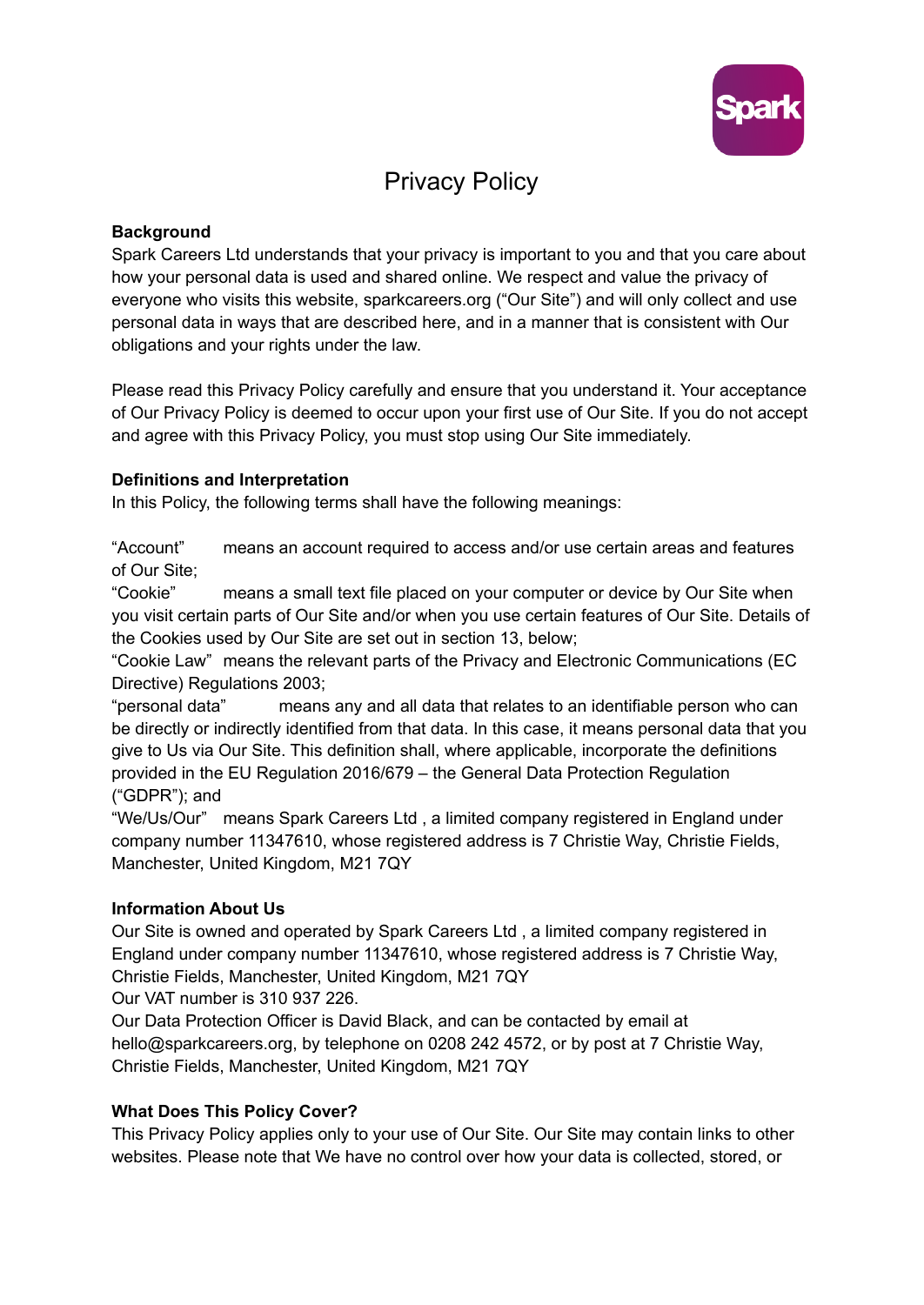used by other websites and We advise you to check the privacy policies of any such websites before providing any data to them.

# **Your Rights**

As a data subject, you have the following rights under the GDPR, which this Policy and Our use of personal data have been designed to uphold:

The right to be informed about Our collection and use of personal data;

The right of access to the personal data We hold about you (see section 12);

The right to rectification if any personal data We hold about you is inaccurate or incomplete (please contact Us using the details in section 14);

The right to be forgotten – i.e. the right to ask Us to delete any personal data We hold about you (We only hold your personal data for a limited time, as explained in section 6 but if you would like Us to delete it sooner, please contact Us using the details in section 14);

The right to restrict (i.e. prevent) the processing of your personal data;

The right to data portability (obtaining a copy of your personal data to re-use with another service or organisation);

The right to object to Us using your personal data for particular purposes; and Rights with respect to automated decision making and profiling.

If you have any cause for complaint about Our use of your personal data, please contact Us using the details provided in section 14 and We will do Our best to solve the problem for you. If We are unable to help, you also have the right to lodge a complaint with the UK's supervisory authority, the Information Commissioner's Office.

For further information about your rights, please contact the Information Commissioner's Office or your local Citizens Advice Bureau.

# **What Data Do We Collect?**

Depending upon your use of Our Site, We may collect some or all of the following personal and non-personal data (please also see section 13 on Our use of Cookies and similar technologies and Our [Cookie](https://www.sparkcareers.org/_files/ugd/64b09e_f394369f41044d90b51bbf4bd29bc8c0.pdf) Policy:

name; business/company name job title; profession; contact information such as email addresses and telephone numbers; IP address; web browser type and version; operating system;

a list of URLs starting with a referring site, your activity on Our Site, and the site you exit to;

# **How Do We Use Your Data?**

All personal data is processed and stored securely, for no longer than is necessary in light of the reason(s) for which it was first collected. We will comply with Our obligations and safeguard your rights under the GDPR at all times. For more details on security see section 7, below.

Our use of your personal data will always have a lawful basis, either because it is necessary for Our performance of a contract with you, because you have consented to Our use of your personal data (e.g. by subscribing to emails), or because it is in Our legitimate interests. Specifically, We may use your data for the following purposes: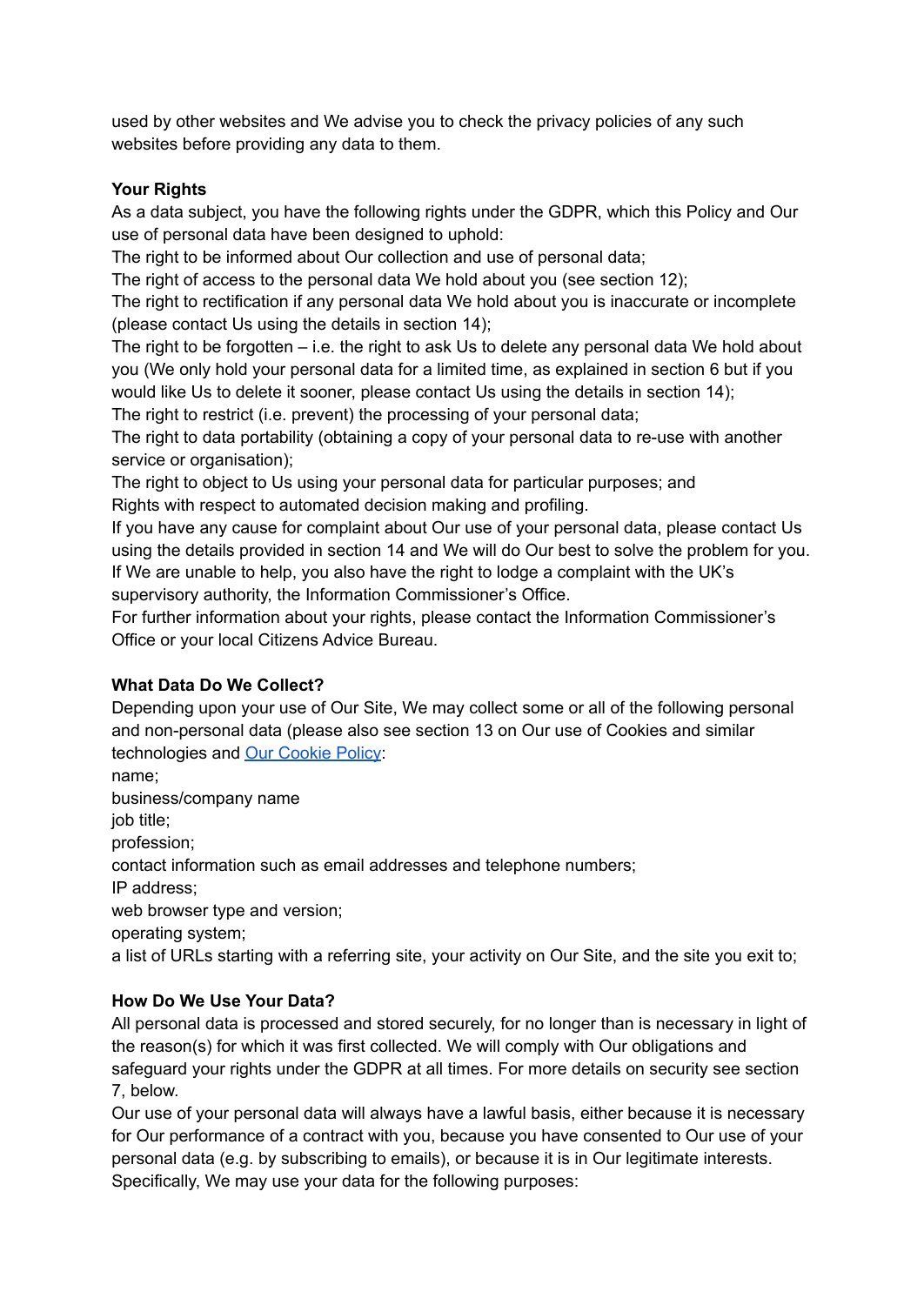Providing and managing your Account;

Providing and managing your access to Our Site;

Personalising and tailoring your experience on Our Site;

Supplying Our services to you (please note that We require your personal data in order to enter into a contract with you);

Personalising and tailoring Our services for you;

Replying to emails from you;

Supplying you with emails that you have opted into (you may unsubscribe or opt-out at any time by emailing hello@sparkcareers.org;

Market research;

Analysing your use of Our Site to enable Us to continually improve Our Site and your user experience;

We report on live views of our broadcasts which doesn't contain any personal data. With your permission and/or where permitted by law, We may also use your data for marketing purposes which may include contacting you by email and telephone with information, news and offers on Our services. We will not, however, send you any unsolicited marketing or spam and will take all reasonable steps to ensure that We fully protect your rights and comply with Our obligations under the GDPR and the Privacy and Electronic Communications (EC Directive) Regulations 2003.

Third parties (including Google) whose content appears on Our Site may use third party Cookies, as detailed below in section 13. Please refer to section 13 for more information on controlling Cookies. Please note that We do not control the activities of such third parties, nor the data they collect and use and advise you to check the privacy policies of any such third parties.

You have the right to withdraw your consent to Us using your personal data at any time, and to request that We delete it.

We do not keep your personal data for any longer than is necessary in light of the reason(s) for which it was first collected. Data will therefore be retained for the following periods (or its retention will be determined on the following bases):

until you request to have your data removed;

# **How and Where Do We Store Your Data?**

We only keep your personal data for as long as We need to in order to use it as described above in section 6, and/or for as long as We have your permission to keep it. Your data will only be stored in the UK.

Data security is very important to Us, and to protect your data We have taken suitable measures to safeguard and secure data collected through Our Site.

Steps We take to secure and protect your data include:

Using secure, encrypted, password protected software.

# **Do We Share Your Data?**

Subject to section 8.2, We will not share any of your data with any third parties for any purposes.

In certain circumstances, We may be legally required to share certain data held by Us, which may include your personal data, for example, where We are involved in legal proceedings, where We are complying with legal obligations, a court order, or a governmental authority. We may compile statistics about the use of Our Site including data on traffic, usage patterns, user numbers, sales, and other information. All such data will be anonymised and will not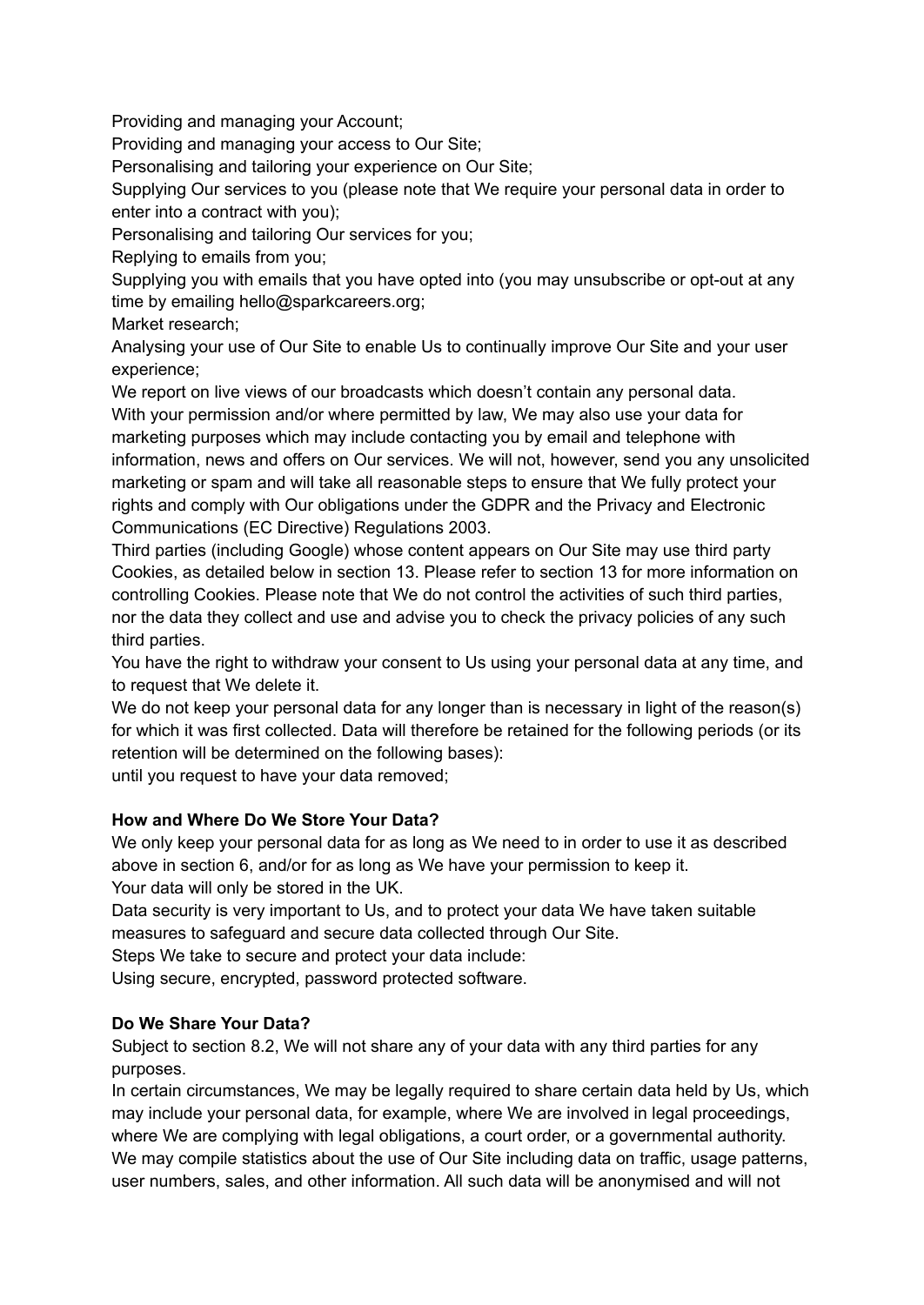include any personally identifying data, or any anonymised data that can be combined with other data and used to identify you. We may from time to time share such data with third parties such as prospective investors, affiliates, partners, and advertisers. Data will only be shared and used within the bounds of the law.

In certain circumstances, We may be legally required to share certain data held by Us, which may include your personal data, for example, where We are involved in legal proceedings, where We are complying with legal requirements, a court order, or a governmental authority.

### **What Happens If Our Business Changes Hands?**

We may, from time to time, expand or reduce Our business and this may involve the sale and/or the transfer of control of all or part of Our business. Any personal data that you have provided will, where it is relevant to any part of Our business that is being transferred, be transferred along with that part and the new owner or newly controlling party will, under the terms of this Privacy Policy, be permitted to use that data only for the same purposes for which it was originally collected by Us.

In the event that any of your data is to be transferred in such a manner, you will be contacted in advance and informed of the changes. When contacted you will, be given the choice to have your data deleted or withheld from the new owner or controller.

### **How Can You Control Your Data?**

In addition to your rights under the GDPR, set out in section 4, when you submit personal data via Our Site, you may be given options to restrict Our use of your data. In particular, We aim to give you strong controls on Our use of your data for direct marketing purposes (including the ability to opt-out of receiving emails from Us which you may do by unsubscribing using the links provided in Our emails and at the point of providing your details and by managing your Account).

You may also wish to sign up to one or more of the preference services operating in the UK: The Telephone Preference Service ("the TPS"), the Corporate Telephone Preference Service ("the CTPS"), and the Mailing Preference Service ("the MPS"). These may help to prevent you receiving unsolicited marketing. Please note, however, that these services will not prevent you from receiving marketing communications that you have consented to receiving.

#### **Your Right to Withhold Information**

You may access Our Site without providing any data at all. However, to use all features and functions available on Our Site you may be required to submit or allow for the collection of certain data.

You may restrict Our use of Cookies. For more information, see section 13 and Our [Cookie](https://www.sparkcareers.org/_files/ugd/64b09e_f394369f41044d90b51bbf4bd29bc8c0.pdf) **[Policy](https://www.sparkcareers.org/_files/ugd/64b09e_f394369f41044d90b51bbf4bd29bc8c0.pdf)** 

#### **How Can You Access Your Data?**

You have the right to ask for a copy of any of your personal data held by Us (where such data is held). Under the GDPR, no fee is payable and We will provide any and all information in response to your request free of charge. Please contact Us for more details at hello@sparkcareers.org, or using the contact details below in section 14.

#### **Our Use of Cookies**

Our Site may place and access certain first party Cookies on your computer or device. First party Cookies are those placed directly by Us and are used only by Us. We use Cookies to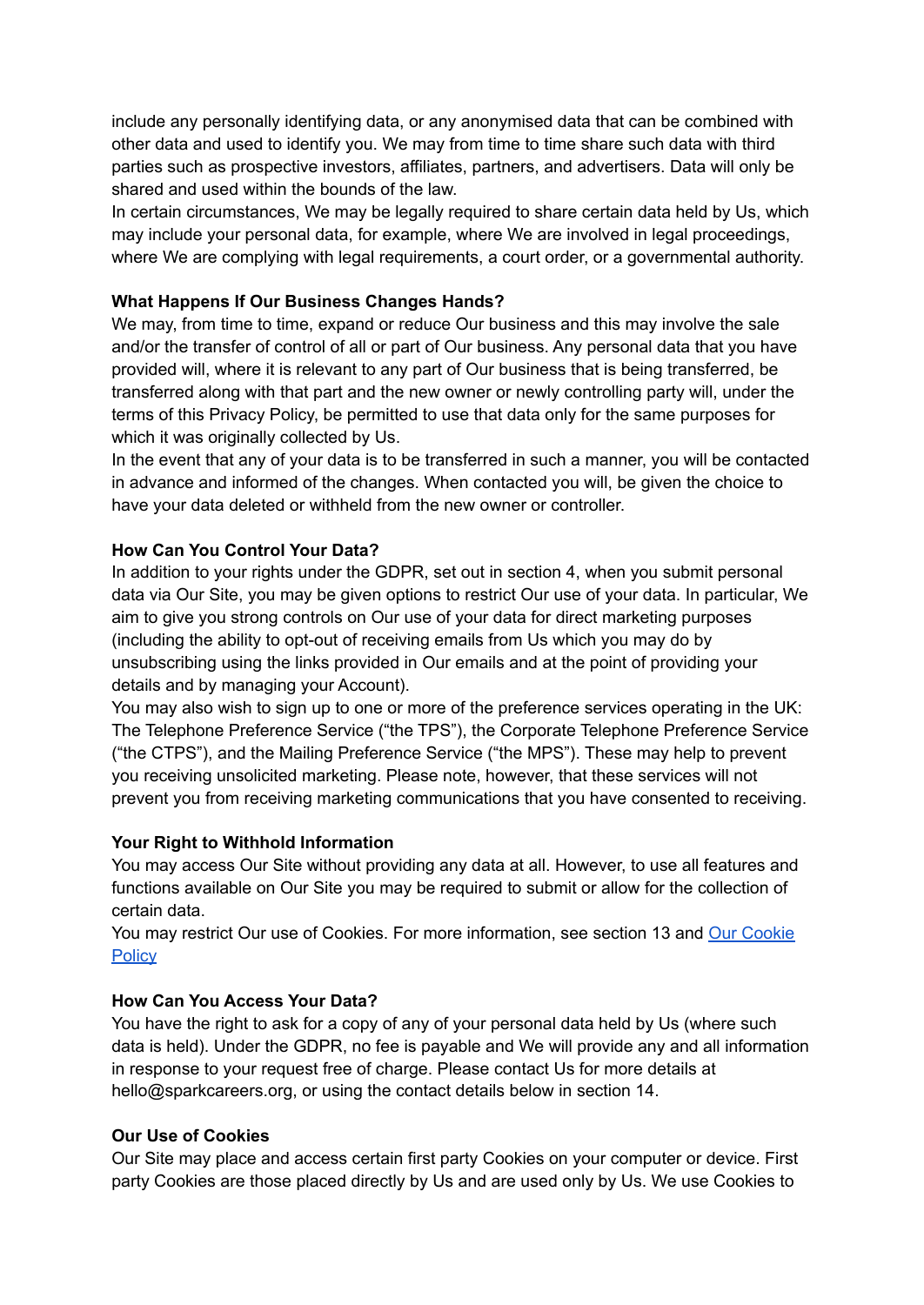facilitate and improve your experience of Our Site and to provide and improve Our services. We have carefully chosen these Cookies and have taken steps to ensure that your privacy and personal data is protected and respected at all times.

By using Our Site you may also receive certain third party Cookies on your computer or device. Third party Cookies are those placed by websites, services, and/or parties other than Us. Third party Cookies are used on Our Site for advertising services. For more details, please refer to section 6, above, and to section 13.6 below. These Cookies are not integral to the functioning of Our Site and your use and experience of Our Site will not be impaired by refusing consent to them.

All Cookies used by and on Our Site are used in accordance with current Cookie Law. Before Cookies are placed on your computer or device, you will be shown a pop-up requesting your consent to set those Cookies. By giving your consent to the placing of Cookies you are enabling Us to provide the best possible experience and service to you. You may, if you wish, deny consent to the placing of Cookies; however certain features of Our Site may not function fully or as intended.

Certain features of Our Site depend on Cookies to function. Cookie Law deems these Cookies to be "strictly necessary". These Cookies are shown below in section 13.6. Your consent will not be sought to place these Cookies, but it is still important that you are aware of them. You may still block these Cookies by changing your internet browser's settings as detailed below in section 13.10, but please be aware that Our Site may not work properly if you do so. We have taken great care to ensure that your privacy is not at risk by allowing them.

The following first party Cookies may be placed on your computer or device:

Name of Cookie Purpose Strictly Necessary df7a1884561b2e58c61787c934300d2c To hide cookie policy. Yes

and the following third party Cookies may be placed on your computer or device:

Name of Cookie Provider Purpose

- ga GoogleUsed to distinguish users.
- qid GoogleUsed to distinguish users.
- gat GoogleUsed to throttle request rate.

Our Site uses analytics services provided by Google. Website analytics refers to a set of tools used to collect and analyse anonymous usage information, enabling Us to better understand how Our Site is used. This, in turn, enables Us to improve Our Site and the services offered through it. You do not have to allow Us to use these Cookies, however whilst Our use of them does not pose any risk to your privacy or your safe use of Our Site, it does enable Us to continually improve Our Site, making it a better and more useful experience for you.

The analytics service(s) used by Our Site use(s) Cookies to gather the required information. The analytics service(s) used by Our Site use(s) the following Cookies: